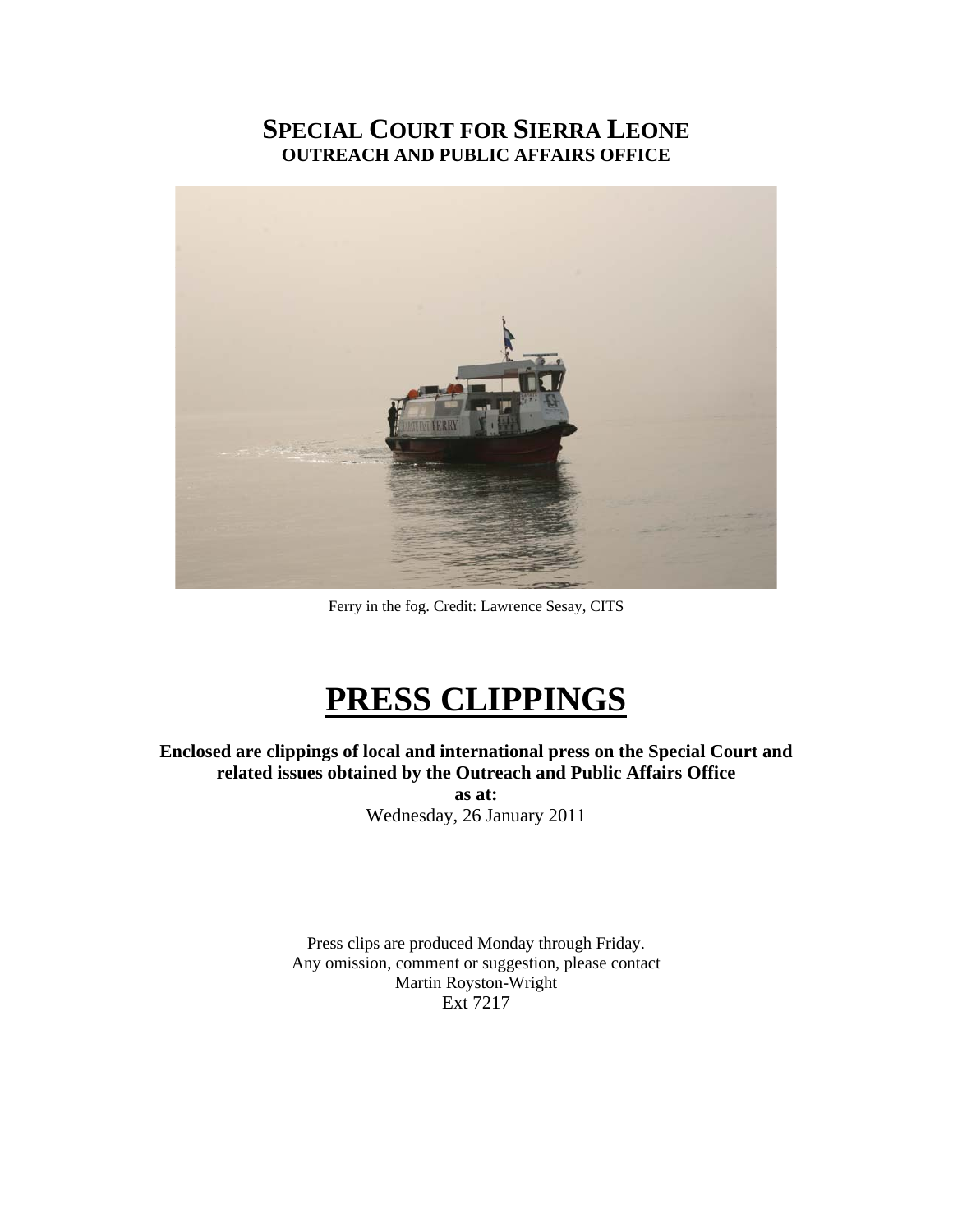| <b>Local News</b>                                                                               |              |
|-------------------------------------------------------------------------------------------------|--------------|
| Final Judgement Awaits Taylor / The Exclusive                                                   | Page 3       |
| Rwanda Rebel Leader Callixte Mbarushimana Sent to ICC / For di People                           | Page 4       |
| For Providing Security to the Special Court / Concord Times Online                              | Page 5       |
| <b>International News</b>                                                                       |              |
| Violence Campaign by Security Forces, Militias / Human Rights Watch                             | Pages $6-11$ |
| Rwandan Rebel Leader to Face War Crimes Charges / CNN                                           | Page 12      |
| A Guide to the Special Tribunal for Lebanon / Independent Media Review Analyst                  | Pages 13-14  |
| STL Registrar Says Accused Names May Be Made Public in '6 to 10 Weeks' / Naharnet               | Page 15      |
| Captain Nizeyimana Ordered Soldiers to kill Tutsi Lady, Witness Claims / Hirondelle News Agency | Page 16      |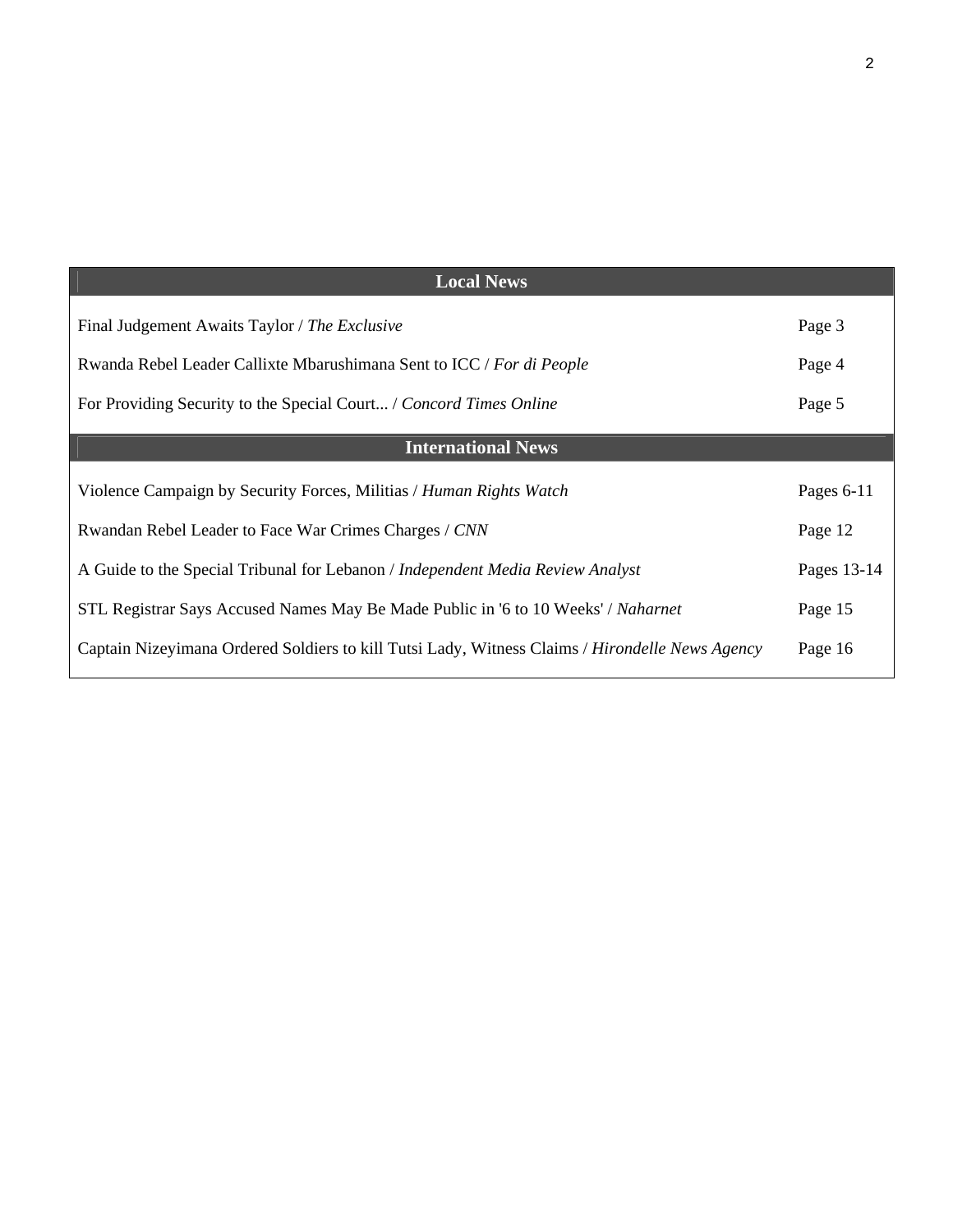# **Final Judgment Awaits Taylor**

#### By Ayodele Deen-Cole

Judges of the Special Court for Sierra Leone (SCSL) sitting in The Hague will some time this year deliver their final judgment in the ongoing trial of former Liberian President, Charles Taylor. The expected judgment, according to critical thinkers will determine who was responsible for the January 1999 onslaught on the Sierra Leone Capital Freetown.

It could be recalled that the former Liberia President was alleged to have had hands in the heinous crimes committed especially in January 1999.

Though several witnesses and prosecutors have reechoed and maintained that the 1999 incident was a combined AFRC/RUF attack with support from Charles Taylor who is currently standing trials; Tayloy's Defence Lawyer Griffiths has placed all the blame on the AFRC.

Several witnesses including the former RUF Signal Commander Mohamed B. Kabbah and former Interim leader of RUF, Issa Hassan Sesay have already testified in the ongoing trial.

However two set of Judges in the previous AFRC and RUF trial in 2007 and 2008 ruled that the January 1999 attack on Freetown was done by the AFRC and that the RUF had nothing to do with that attack.

As things stand now Sierra Leoneans are yet to know who is solely responsible for the 1999 atrocity. Whether it was the AFRC or the RUF or both, the judgment in the Taylor's trial will finally determine who did what.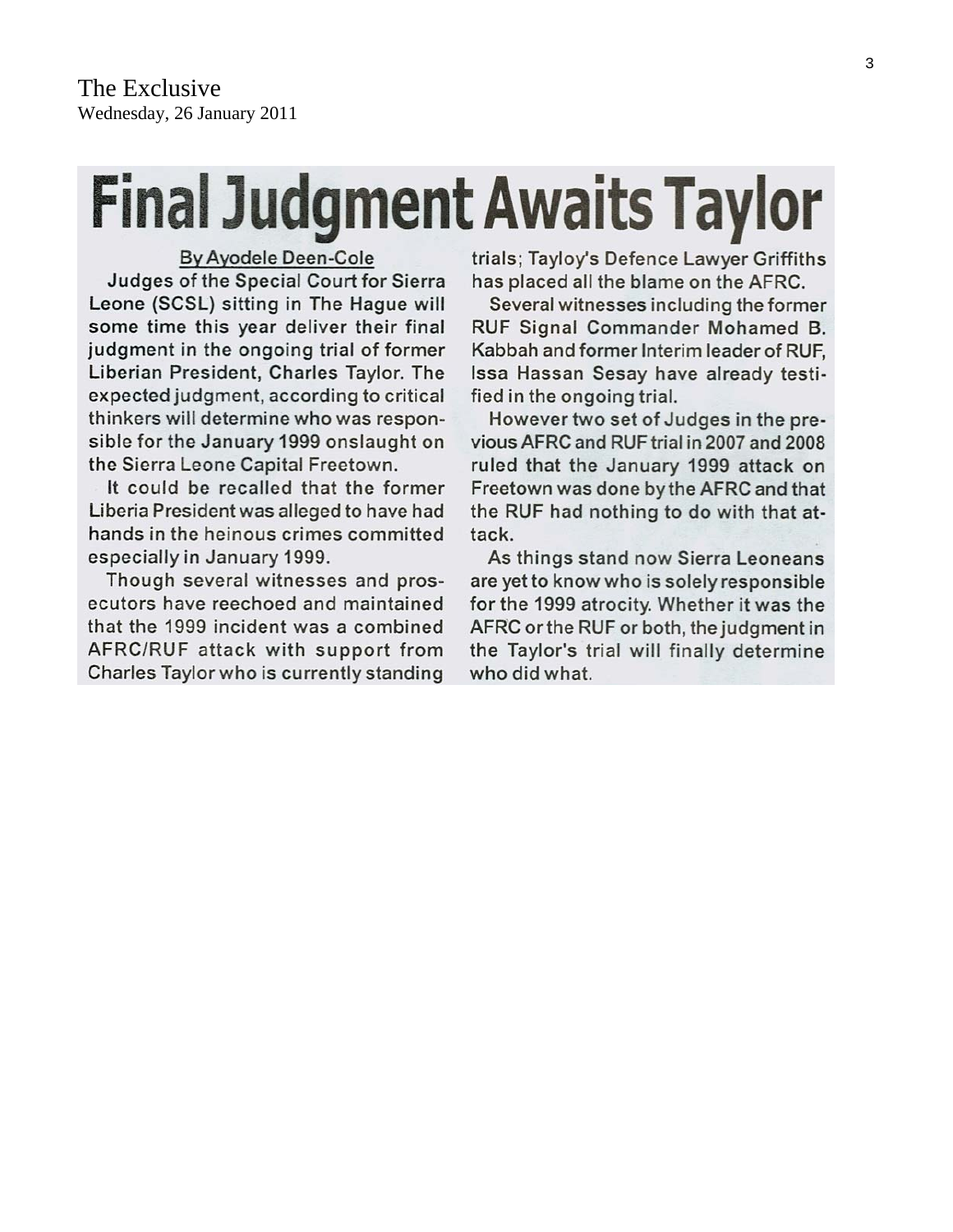# **Rwanda rebel leader Callixte** Mbarushimana sent to IC

**THE HEAD of a Rwandan rebel group** accused of committing war crimes in **Democratic Republic of Congo is being** transferred from France to The Hague, French prosecutors say.

Callixte Mbarushimana was arrested in Paris last October, following a request from the International Criminal Court.

The Hutu rebel leader has denied accusations that he ordered his FDLR fighters to kill and rape civilians.

The move came as the FDLR was accused of attacking a wildlife patrol.

The director of Virunga National Park in eastern DR Congo said three rangers and five government soldiers died in the rocket-propelled grenade attack on their vehicle.

Emmanuel de Merode said more than 130 park rangers have died since 1996 when the conflict began in the volatile east.

The presence in DR Congo of Hutu rebels has been at the heart of years of unrest in the region.

#### Charcoal

Mr Mbarushimana, 47, faces five counts of crimes against humanity and six counts of war crimes, including charges of murder, torture, rape, inhumane acts and persecution, and destruction of property.

A French court has previously rejected a appeal against Mr Mbarushimana's extradition truled he should not be sent to Rwanda, where his lawyers say he would not get a fair trial.

Mr de Merode said he had had reports in recent days of more than 700 FDLR fighters coming into Virunga park territory.

The park, in North Kivu province, is home to some of the world's last remaining mountain gorillas and is managed by the Congolese Institute for the Conservation of Nature (ICCN).

"They are extremely hostile towards ICCN ever since we started to stop the forest destruction for charcoal, an illegal industry from which they were making significant revenue," he said in a statement.

He said the attackers escaped by foot and that it was the worst attack in the park in the last 12 months.

FDLR fighters were accused of raping hundreds of people in eastern DR Congo last year, although the group has denied responsibility.

Some FDLR leaders allegedly took part in the 1994 slaughter of some 800,000 ethnic Tutsis and moderate Hutus in Rwanda.

After a Tutsi-dominated group took power ending the genocide, some FDLR members fled into what is now DR Congo, sparking years of unrest in the region.

Rwanda has twice sent its troops into DR Congo, saying they are needed to stop Hutu fighters, such as the FDLR, from using Congolese territory to attack Rwanda.

This led to the six year conflict in DR Congo and the deaths of some five million people.

The FDLR is now one of the most powerful rebel forces operating in the east of the country, where they are believed to make millions of dollars a year by controlling mines rich in gold and other minerals, and extorting money from local people.

Mr Mbarushimana, who has been living in Paris, has described the FDLR as a freedom movement, fighting "to liberate the Rwandan" people from the yoke of the fascist regime" of the Rwandan Patriotic Front (RPF), which is still in power in Kigali.



Virunga National Park officials say it was the worst attack by the FDLR in 12 months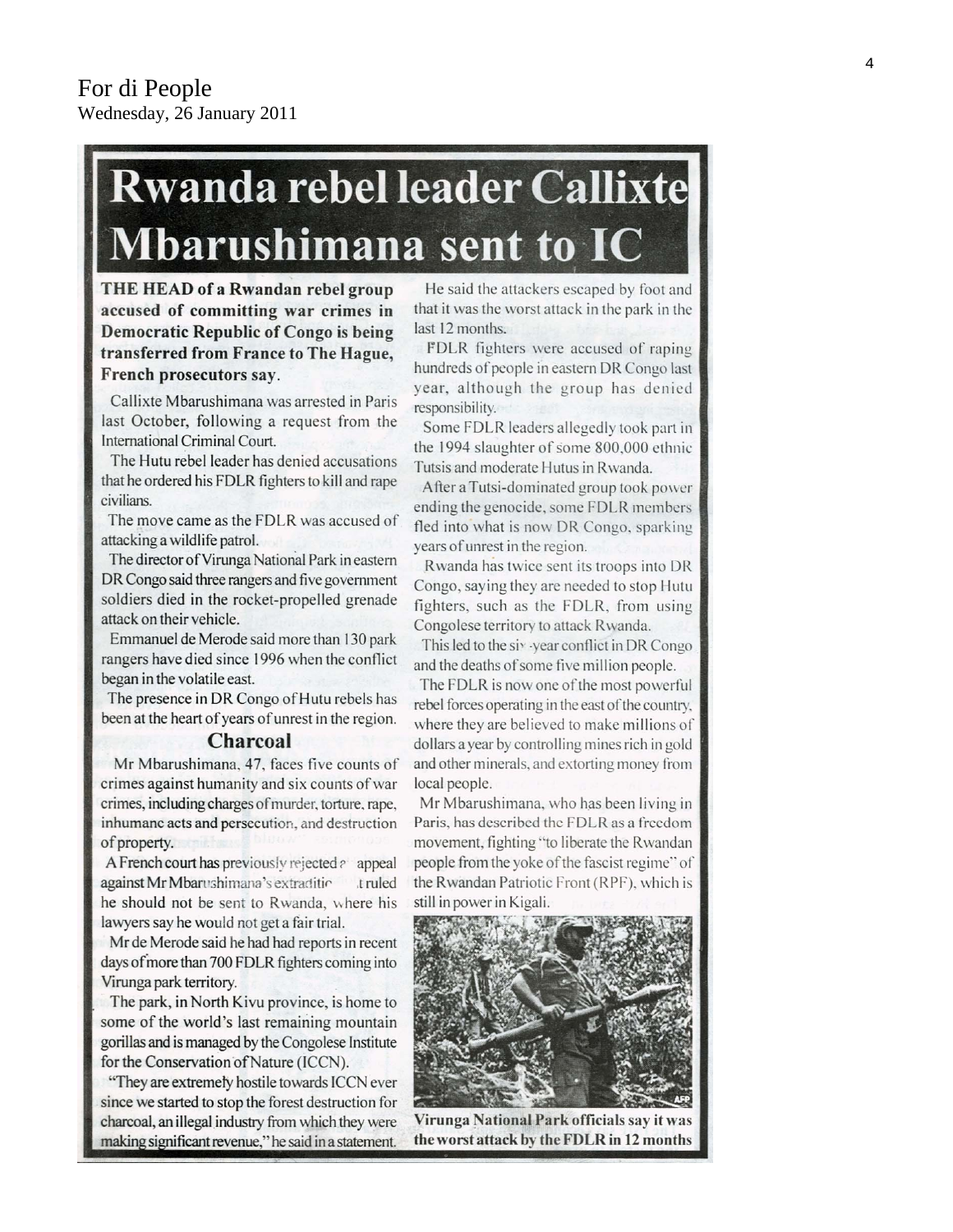## Concord Times Online

Monday, 24 January 2011

#### **For Providing Security to the Special Court... Departing Mongolian Peacekeepers Honoured**

The UN envoy to Liberia has paid tribute to the last contingent of the Military Guard Force stationed in Sierra Leone for their untiring efforts and dedication in providing security for the Special Court for Sierra Leone. Ellen Margrethe L $\tilde{A}$  j made the statement Tuesday, 18 January, during a medal awards ceremony for the 150 strong Mongolian contingent stationed in Freetown.

Ms. LÂ *j* noted the remarkable progress made by the Special Court in fulfilling its mandate, which was to prosecute persons that bear the "greatest responsibility" for serious violations of international and Sierra Leonean law, committed in Sierra Leone since the end of November 1996. The advanced stage of the Special Court's work has enabled a hand-over of security responsibilities to the national authorities.

The SRSG paid tribute to all 2,300 troops of the Mongolian Armed Forces who have served in Sierra Leone, describing them as the Ambassadors of their great country. "Your professionalism and commitment in securing the Special Court here will long be remembered by the Sierra Leoneans," the UN Envoy said.

Commending Contingent Commander Lieutenant-Colonel Batsuuri Erdenebat for his strong leadership and clear vision, Ms. L $\tilde{A}$  *j* praised his efforts in mobilizing his troops to repair a school building and distribute medicines to communities in need despite challenges in preparing for the contingent's depart and the handover of the security of the Special Court" before their departure from Sierra Leone.

The United Nations Security Council adopted resolution 1315 (2000) of 14 August 2000 as a result of an agreement reached between the United Nations and the Government of Sierra Leone to establish the Special Court for Sierra Leone. Pursuant to resolution 1626 (2005), the Security Council authorized the deployment of 250 military personnel to provide security for the Special Court of Sierra Leone. The first Military Guard Force was deployed in November 2007

Attendees at the medal award ceremony include the Executive Representative of the Secretary-General in Sierra Leone, Mr. Michael von der Schulenburg; President of the Special Court for Sierra Leone, Mr. Jon Kamanda; Registrar of the Special Court for Sierra Leone, Ms. Binta Mansaray; and Chief of Defense Staff, Republic of Sierra Leone Armed Forces, Major-General R.Y. Koroma.

Others attending were UNMIL Force Commander, Major-General Muhammad Khalid; US Defense Attaché, Lieutenant Colonel Jennifer Rollins; Commander IMATT, Colonel Blackman; and Director of Mission Support for UNMIL, Mr. Hubert Price.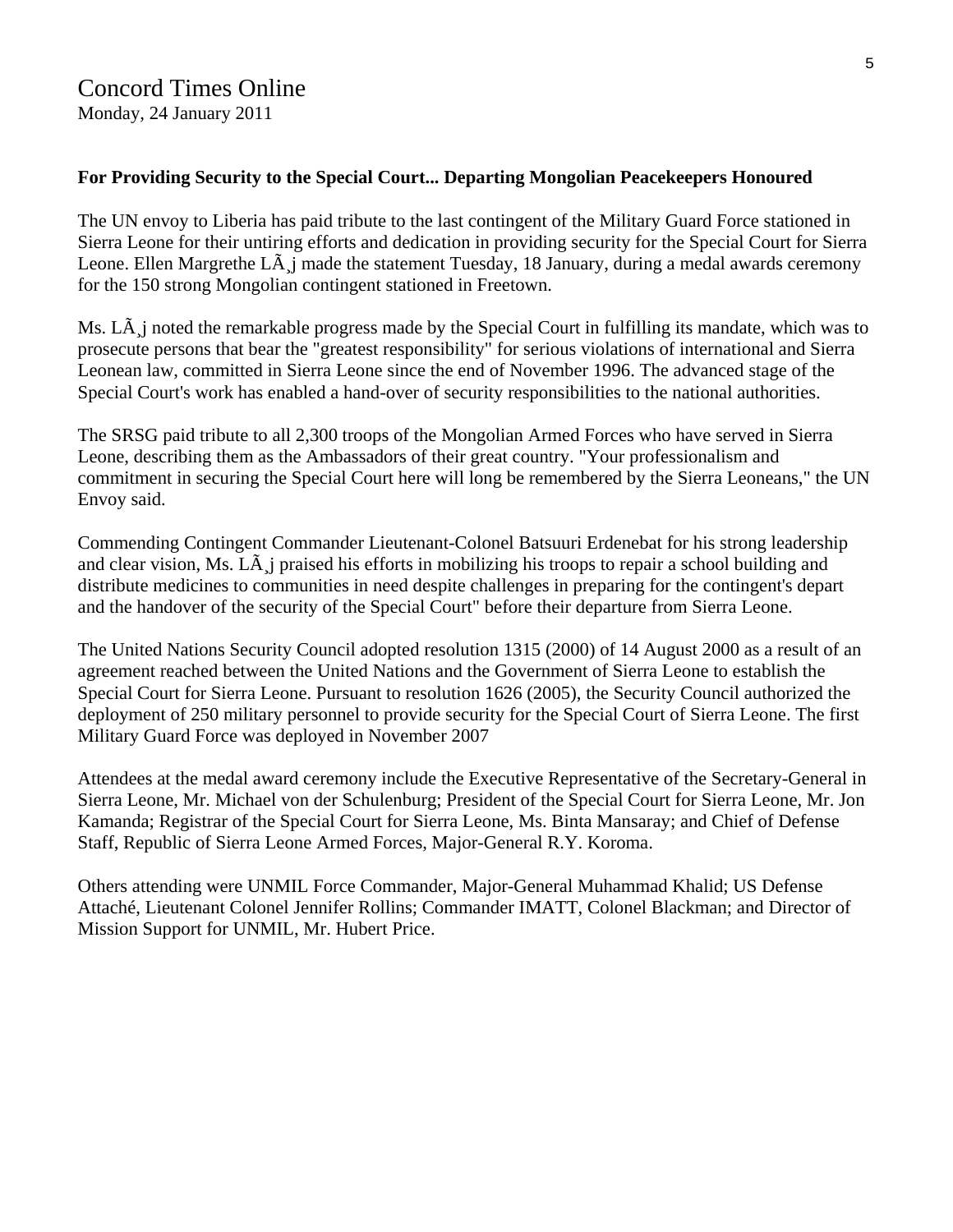Wednesday, 26 January 2011

#### **Côte d'Ivoire: Violence Campaign by Security Forces, Militias**

#### *Gbagbo Should Rein in Supporters; Rampant Killings Require Robust UN Response*

Security forces under the control of Laurent Gbagbo and militias that support him have, since late November 2010, committed extra-judicial killings, forced disappearances, torture, and rape, Human Rights Watch said today.

An in-depth investigation into violations in the commercial capital, Abidjan, revealed an often-organized campaign of violence targeting members of opposition political parties, ethnic groups from northern Côte d'Ivoire, Muslims, and immigrants from neighboring West African countries, Human Rights Watch said. Gbagbo has claimed the presidency following disputed elections in November and retains control of the security forces in Abidjan.

"The security forces and militias supporting Laurent Gbagbo are imposing a reign of terror against his real or perceived opponents in Abidjan," said Daniel Bekele, Africa director at Human Rights Watch. "The international community must do all it can to protect civilians and increase pressure on Gbagbo and his allies to end this organized campaign of violence."

Human Rights Watch researchers spoke with more than 100 victims of, and witnesses to, the violence, including killings by militiamen with bricks and clubs, and sexual assaults in front of family members. Witnesses described seeing family members or neighbors dragged from their homes, mosques, restaurants, or the street into waiting vehicles. Many were "disappeared," including some victims who were later found dead.

Many said they received frantic calls from relatives who had been detained by militias or security forces. After days of searching, some found their relatives in morgues, their bodies often riddled with bullets. One was shown a photograph of a family member's body on a pile of bodies in a refuse dump. Several women reported being gang raped by members of the security forces during joint police and militia raids on Abidjan neighborhoods where residents had largely voted for Alassane Ouattara, Gbagbo's opponent.

The abuses began just before the second round of voting in the presidential elections on November 28, in which Ouattara challenged Gbagbo. The international community – including the African Union, the regional body Economic Community of West African States (ECOWAS), the European Union, and the United Nations – has nearly unanimously endorsed Ouattara as the victor and called on Gbagbo to step down.

From information gathered by Human Rights Watch across the city, the worst violence by the security forces and militias occurred in the Abobo, Port-Bouët, Youpougon, and Koumassi neighborhoods – areas heavily populated by Ouattara supporters and immigrants from other parts of West Africa. The abuses have continued throughout the post-election period, including during the Human Rights Watch investigation.

However, the worst violence was carried out in the wake of flashpoint political events, including the December 2 proclamation of the election results, a December 16 march by opposition supporters of the pro-Ouattara Rally of Houphouetists for Democracy and Peace (*le Rassemblement des Houphouëtistes pour la démocratie et la Paix*, RHDP), and the January 11 and 12 killings in Abobo of seven police officers.

Victims did not appear to have used violence against security forces before any of incidents of abuses perpetrated by security forces that Human Rights Watch documented. However, pro-Ouattara marchers on December 16 burned to death an officer in plainclothes after he had, witnesses told Human Rights Watch, shot and killed at least two marchers and wounded several others. In addition, at least seven police officers were killed in Abobo by unknown attackers – whom officials in Gbagbo's government claim to be pro-Ouattara supporters. Human Rights Watch did not receive any reports of systematic killings or abuses by Ouattara supporters against Gbagbo supporters, though many Gbagbo supporters living in pro-Ouattara neighborhood strongholds have reportedly fled, fearing violence.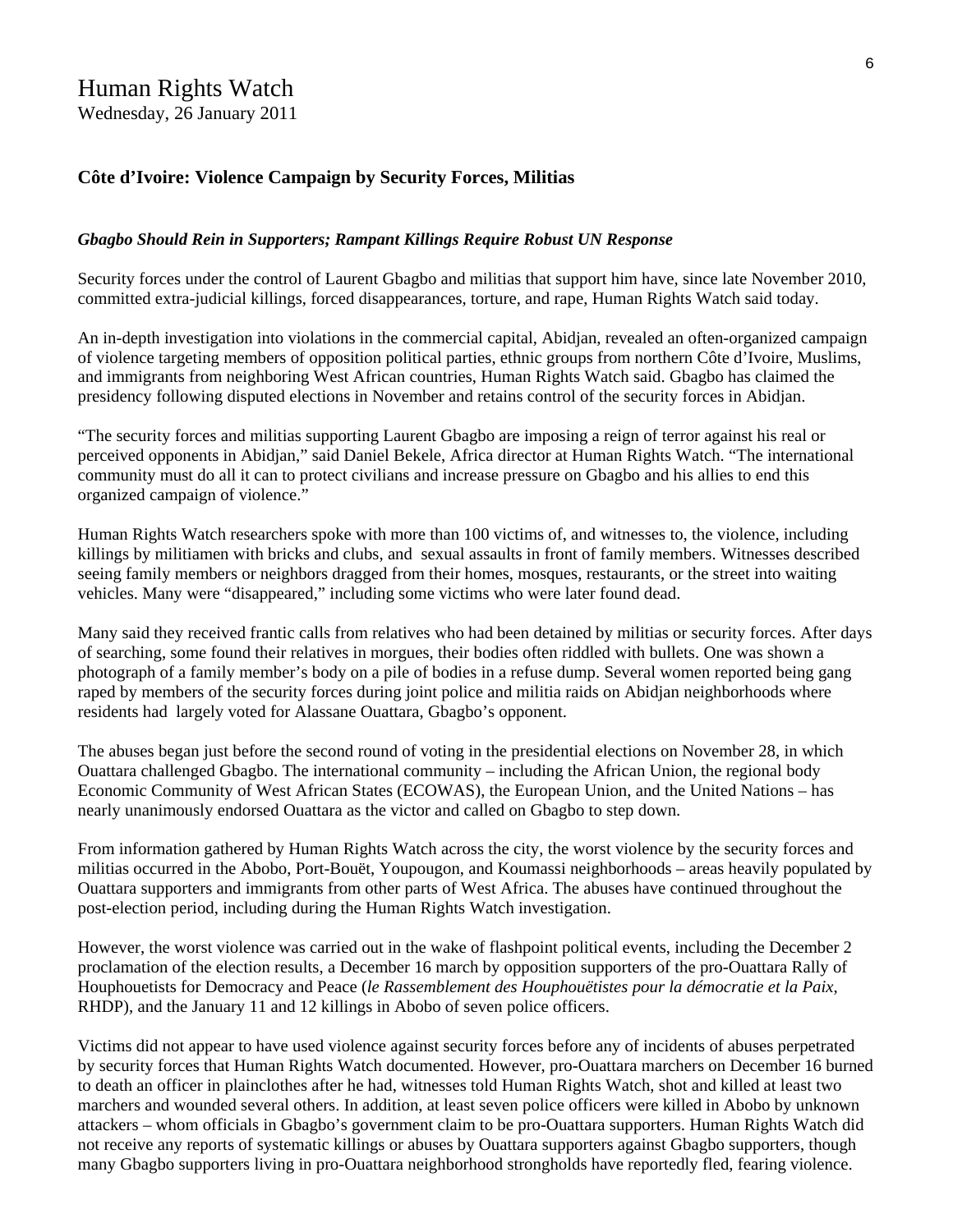Human Rights Watch will release a full-length report on these findings but urges immediate international action to protect civilians and ensure that the perpetrators of the documented abuses are brought to justice.

#### **Attacks by Pro-Gbagbo Militias**

Witnesses described to Human Rights Watch seeing men beaten to death with bricks, clubs, and pieces of wood, or shot by members of pro-Gbagbo militias who had created unofficial checkpoints. Numerous Ivorian residents from Mali and Burkina Faso also described being targeted by the militias. One person from a neighboring country living in Abidjan was burned to death and two others were nearly beaten to death on December 3, as residents in the area were celebrating what they believed was Ouattara's presidential victory.

Human Rights Watch researchers documented the murder of at least 13 men at pro-Gbagbo militia checkpoints. In many cases, witnesses said that police, gendarmes, and other members of the security forces actively sided with the militias, either standing by while the abuses were committed, openly praising the killings as or after they took place, or even shooting at the body of the victim. Many of the killings took place just meters away from a police station. Security forces did nothing to disarm and arrest the militias, much less investigate the crimes. Witnesses said that during neighborhood sweeps and in responding to marches by Ouattara supporters, pro-Gbagbo militia assisted security forces, at times firing AK-47s, pistols, and shotguns at unarmed demonstrators.

Most of the killings by militias took place in broad daylight during periods of political tension. Victims were typically stopped at illicit militia checkpoints and ordered to show their identification cards. If the militiamen believed from the person's style of dress or surname that he was a Muslim or from an ethnic group that tended to support Ouattara, the militiamen would surround him, accuse him of being a "marcher" or "rebel," and beat the victim to death with iron bars, pieces of wood, and bricks.

The pro-Gbagbo militias implicated in the abuses Human Rights Watch documented include the Student Federation of Côte d'Ivoire (*Fédération Estudiantine et Scolaire de Côte d'Ivoire, FESCI*), a student group with a history of engaging in political violence; and the Young Patriots (*Jeunes Patriotes*), a militant youth wing supporting Gbagbo and his political party, the Ivorian Popular Front, (*Front Populaire Ivoirien*, FPI). Victims and witnesses identified the attackers as members of these groups, either because the victim knew the attacker, because the attacker said he was a member of the group, or because of where the attack took place – often directly outside a Young Patriot assembly point or a FESCI-run student housing building. Charles Blé Goudé, Gbagbo's newly-named youth minister, is the founder and current leader of the Young Patriots. Blé Goudé has been under UN sanctions, including a travel ban and a freeze of foreign assets, since 2006 for repeated public statements advocating violence in Côte d'Ivoire.

An Abobo resident described the January 13 killing of two young men by Young Patriot militants who operate a checkpoint right outside their neighborhood headquarters. These killings occurred on the day the five policemen had been killed by unidentified attackers alleged by the government to be rebel forces working with Ouattara supporters in the same general area. The resident said:

Since the elections, every time tensions rise, the Patriots set up a checkpoint on the main road where they stop people who are Muslims, RHDP and harass and sometimes kill them.

At around 10 a.m., as I reached the main road, a woman told me that the Patriots were killing people again. I moved carefully to a position where I could see what was going on, and there saw a young man lying in middle of road…. He had blood all over his head, and I saw bricks lying on the road nearby. There were about 20 Patriots walking around the dying man carrying wood and bricks. The young man was barely breathing; it was his final moments. I passed by quickly from across the road; I wanted to run but if I'd not walked normally they'd turn on me.

Then, just after midday after returning from visiting a friend, I saw a second killing. I saw the local Patriot leader and a few others chasing a young man from a street that leads to the highway. As they reached the road the man was trapped behind a mini-bus parked on the road; he turned around with his hands up and one Patriot stabbed him several times with a knife….. The victim fell down and then two others picked up a small wood table and started banging it on the man, again and again; they beat him to death. After killing him, the three turned around calmly, put their hands in their pockets, and strolled away.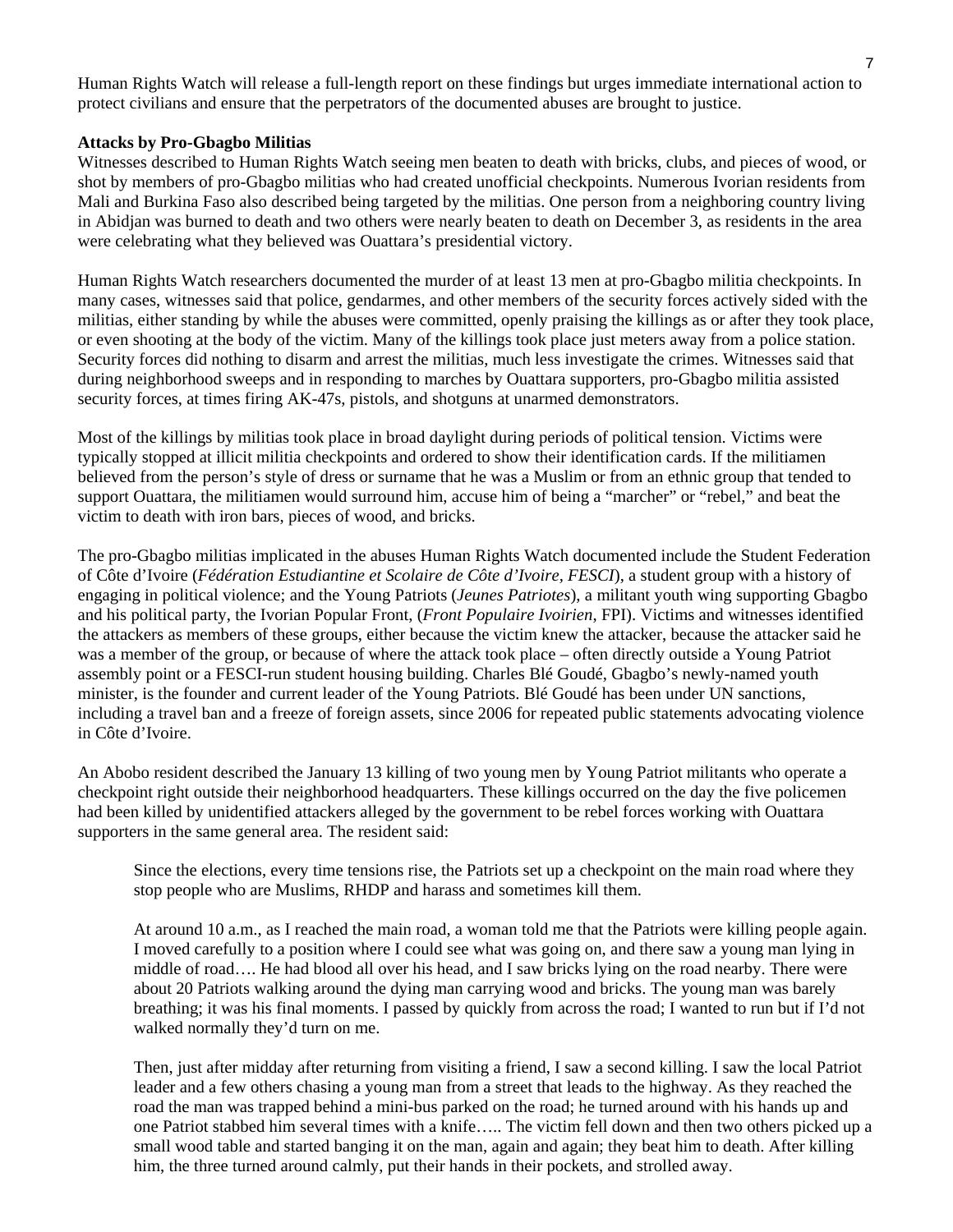We later learned the victims were RHDP youths from our neighborhood.

An active supporter of the RHDP alliance also described going through the "checkpoint" near where the two men had been killed on the previous day.

It's a very dangerous place. When my taxi got to the barricade, they stopped us and swarmed the car; there must have been 15 of them. They screamed at us to get out. The taxi driver was scared, so he took off – leaving his keys in the car. The Patriots tore the car apart in minutes – they looked crazed, ripping out the radio and anything else of value. Once outside of the car, they stole a passenger's cell phone and rummaged through our pockets.

While standing there, one of the militants yelled, "What ethnic group are they from?" Another one demanded that we hand over our identity cards – my name would have given away that I'm a northerner, and we would have been dead. I said I didn't have my ID card on me; another passenger tried to reason with them that "we're all Ivorian." But they started being rough with us. The one kept demanding our ethnicity. I was really scared. We walked quickly towards the exit of Abobo Avocartier. One of them kept following and hounding us, but eventually we got away. I thought I was dead.

A woman who lives in the Riviera II neighborhood described the killing of a youth by a group of FESCI members who live in university dorms near her home.

During the afternoon of December 16 after the violence associated with the march had quieted down, a group of about 20 FESCI youths were gathered outside their dorms. As a youth was walking by the FESCI's yelled for him to come, but he was obviously frightened, and started to run. The FESCI chased and caught him about 30 meters away, and immediately started beating him, slamming him with wood and rocks until he fell down bleeding barely moving at this point.

Another group of FESCI came from their dorms and one of them shot him in the leg with a pistol. Some minutes later, a truck of CECOS [elite joint police and gendarme force] arrived at the scene. I heard the FESCI youth saying, "He was a marcher, a rebel." Hearing this, a policeman from CECOS descended from his vehicle, shot the youth four times in the head with a long gun.

#### **Violent Campaign of Neighborhood Intimidation, Targeted Disappearances and Killings**

Abidjan neighborhoods where perceived and actual Ouattara supporters live came under repeated attack by Gbagbo's security forces after the second round of elections. Human Rights Watch documented more than a dozen assaults during December 2010 and January 2011 that resulted in the deaths and disappearances of scores of residents.

On December 5, for example, uniformed security forces descended on the Abobo Kennedy neighborhood around midnight in military trucks. They fired shots into the air and then tear gas canisters toward the houses, multiple witnesses said. The tear gas forced some families outdoors, and security forces opened fire. At least one youth was killed by a gunshot wound to the lung fired from 15 to 20 meters away.

In response to these deadly raids, neighborhoods have established community defense mechanisms, including stacking tires, tables, and sandbags to keep security force vehicles out after dark, and loudly whistling and banging pots and pans at the sight of security forces, to bring community members out *en masse*.

However, raids continue in some neighborhoods, particularly Abobo, where security forces shot at residents in the PK18 commune early on the morning of January 11. Armed people believed to be allied to Ouattara returned fire. Clashes continued into the following day, ultimately leaving at least seven police and six civilians dead, witnesses told Human Rights Watch. Security forces have the right to arrest and disarm those responsible for killing policemen and other officers, but not to carry out unlawful killings or engage in other criminal activities while conducting cordon and searches, Human Rights Watch said.

Increasing night patrols by UN peacekeeping forces after January 12, particularly in Abobo, helped reduce the attacks, provided some assurance of safety to families in pro-Ouattara neighborhoods, and should continue until it is clear that security forces have ended attacks on civilians, Human Rights Watch said.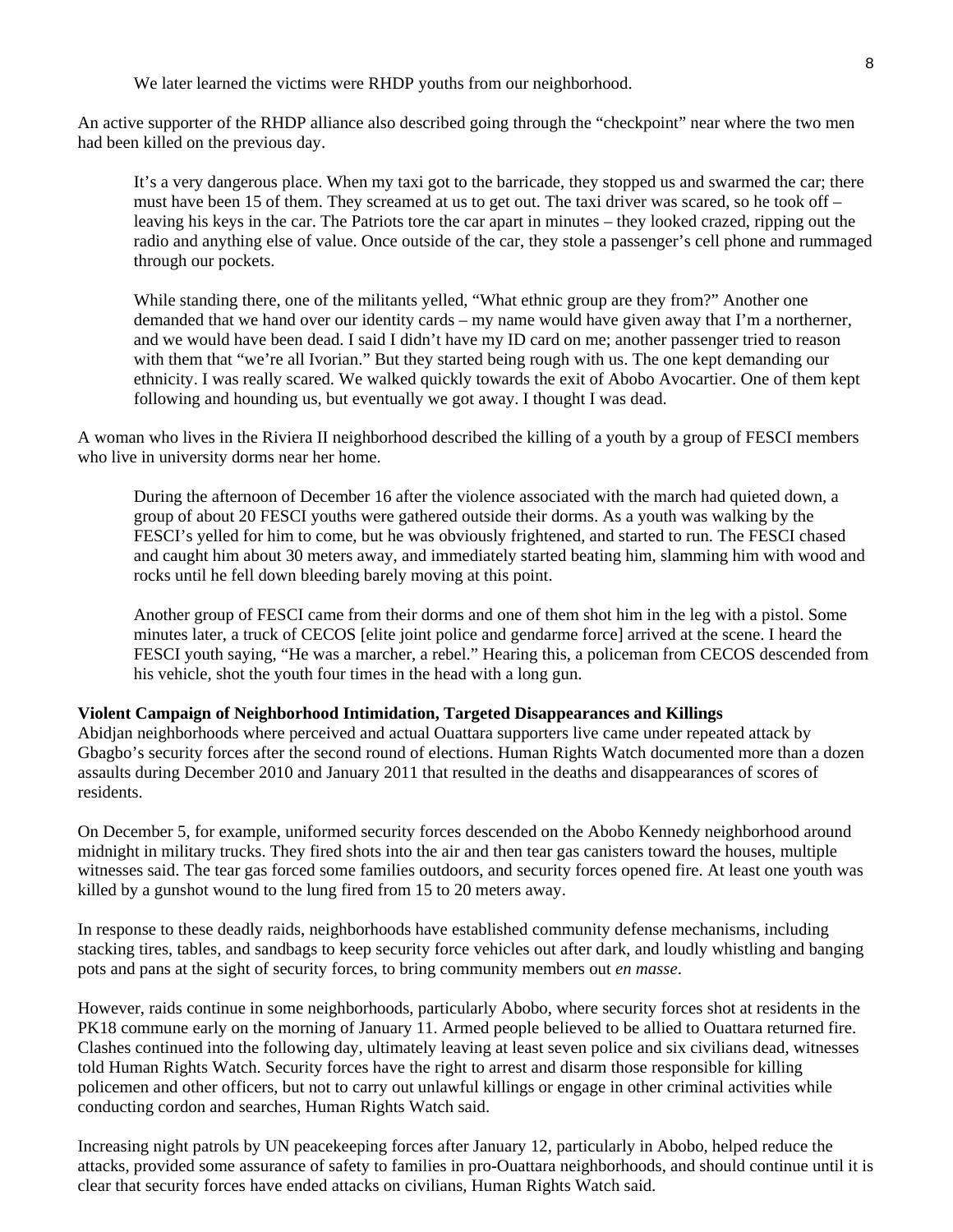#### **Violence Aimed at Ouattara Supporter**s

While much of the violence seemed designed to intimidate local residents, Human Rights Watch also found clear targeting of mid-level RHDP officials. Neighborhood and youth leaders of the various parties and civil society groups that constitute the Ouattara-led coalition were hardest hit. Human Rights Watch documented more than 10 forced disappearances or extrajudicial executions that were clearly the result of an organized effort to select, find, and abduct a particular victim associated with the RHDP. They include:

Early on the morning of December 14, an active neighborhood leader of the *Mouvement des Forces de l'Avenir (MFA)*, a party in the RHDP coalition, was forced by three armed men in civilian attire into a grey Mercedes. Witnesses told Human Rights Watch that they overheard the assailants demand the location of several other MFA leaders in Abobo. A call to the abducted man's phone the same day was answered, and the person who responded said, "[Your relative] is part of the group trying to destabilize the party in power." The victim remains missing.

A leading member of the MFA told Human Rights Watch that several other party neighborhood leaders had been "disappeared" – at least two of their bodies were later identified with gunshot wounds at an Abidjan morgue. Two neighborhood activists for the party UDCI (*l'Union Démocratique de Côte d'Ivoire*), also part of the RHDP coalition, were similarly disappeared on December 9 – their bodies found at the Yopougon morgue a little over a week later.

On December 18, two members of the civil society group *Alliance pour le changement* (APC) – which is linked closely to Ouattara's party and was active in election rallying – were abducted in plain sight of witnesses during the early evening in Cocody Angré neighborhood. A witness told Human Rights Watch that people at a nearby restaurant were forced to the ground while armed men forced the two activists into a 4x4. They remain missing.

Six days later, another leader of APC barely escaped abduction in Abobo at around 7:30 a.m., when a dark green Mitsubishi 4x4 raced up and five armed men, three in military fatigues, got out, yelling at him by name to enter the car. A witness told Human Rights Watch that several wore red berets of the Republican Guard, an elite military unit closely tied to Gbagbo. The intended victim said that as the men tried to force him toward the car, he saw eight photographs – including his own and others he recognized as members of the RHDP community leadership – on the floor of the car.

#### **Attacks on RHDP Activists Guarding Ballot Boxes**

Human Rights Watch also documented the targeted abduction and killing of several people who had monitored ballot boxes at an Abobo polling place for RHDP. A family member of one such victim told Human Rights Watch:

At around 6 p.m. on December 18, we were all in our houses when a group of about 10 policemen dressed in black arrived in a transport truck and parked outside. They got down, and forced their way into our compound. At that moment I heard a neighbor who is [from an ethnic group that largely supported Gbagbo] say, "Look, there he is, there is one of them." Moments later they captured my relative, who is in his 40's, and forced him into their truck.

At around the same time, the woman who was clearly helping the police identify who they wanted, said, "The other one is praying in the house." They went into the house of the other [election monitor], who is about 60 years old, to capture him. He said, "No, no … at least let me put my shoes on," but they screamed at him to leave them and dragged him into the truck with the other man.

About a week later we finally found their bodies in the Yopougon morgue. It was very difficult… I saw bullet wounds on their chests, and a lot of blood on their heads. In the morgue, I saw many bodies, lying on top of one another. The elder of the two victims was the RDR [Ouattara's political party] representative at our polling station. He personally imposed himself at the door of the polling station to stop the FPI people who came to steal the ballot boxes.

In addition to these documented disappearances and attempted abductions, Human Rights Watch received statements from more than a dozen neighbors and family members that 4x4s bearing armed, camouflage-wearing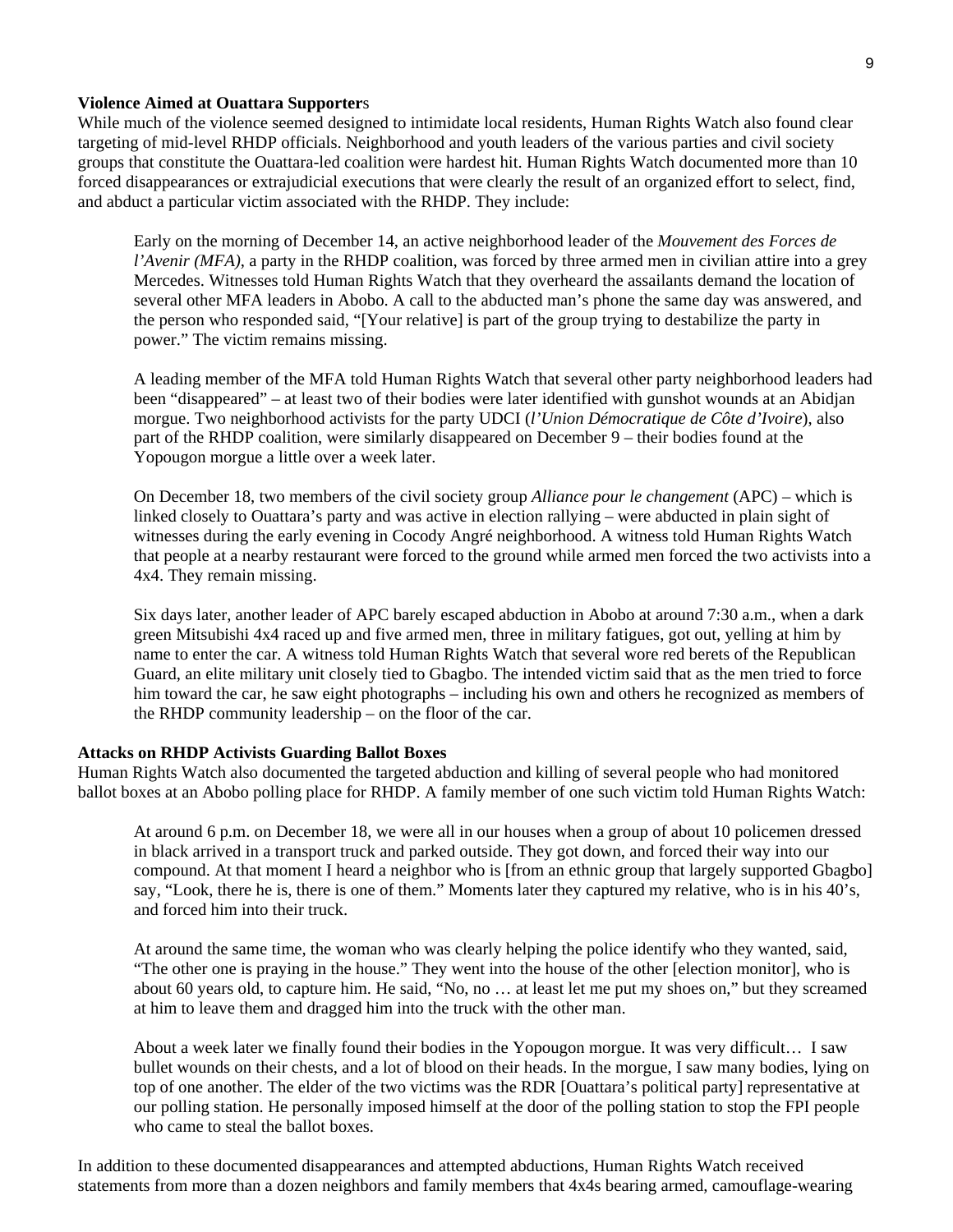men had come to the houses of RHDP community leaders, sometimes a number of times. Many RHDP leaders in Abidjan are in hiding, and when the armed men did not find them, they left.

#### **Sexual Violence**

Human Rights Watch documented gang rapes of five women by members of the security services, and in one case, a member of a civilian militia. The victims included a 16-year-old girl and a woman who was eight months pregnant. In two cases, the husbands of the victims were murdered shortly afterward or at the same time. The attackers voiced a clear political motive, in several cases telling the rape victims to report their "problem" to Ouattara. All of the documented attacks were in Abobo in the days after the December 16 march by RHDP supporters.

A 25-year-old woman who was raped by three soldiers and a civilian and watched her husband murdered in front of her, said:

At around 10 p.m. on December 17, the military came to my home; there were eight of them dressed in camouflage with red patches, and one of the Young Patriots from the neighborhood. As they forced the door open, I ran to grab my 3-year-old and held him close to me. I screamed out as they beat my husband, then one of them hit me forcefully on my head with the butt of his long gun, and ripped at my shirt.

When he saw I was wearing a shirt with Alassane's [Ouattara] picture they went mad. They grabbed my child out of my arms and threw him at the door, then pulled me into the bedroom, ripped off my clothes and lay on me; four of them did it, including the Patriot. I fought and one of them hit me with his belt. I came out of the room after they were done, and saw that they'd made my husband get on his knees with his hands up and then shot him twice in the back… Before they shot him, my husband yelled out, "My family, my family…"

As they left one of them said, "Go tell Alassane it was us who did this to you." My children saw their father being murdered in front of them and now wake up at night crying out. My husband was active in the RDR, maybe that's why they attacked us.

A 20-year-old woman who was raped in her home along with two family members, including one who is 16 years old, told Human Rights Watch:

I live in Abobo with two of my sisters (extended family members). On December 19 at around 1 a.m., the armed men came into our house; it was dark but I know there were at least 6 of them – 5 dressed in black, and another who wasn't in uniform. They knocked, saying it was the police, and ordered us to open the door. They set upon us – two of them used me; I didn't want what they were doing; they beat me until I had no choice.

When they were finished they took our sister, and we haven't been able to find her. They raped me in the bedroom, my sister in the salon, and the other [sister] who disappeared just outside the compound. They said for us to go tell Alassane our problem.

#### **Key Recommendations**

#### **To Laurent Gbagbo and the Security Forces in Abidjan:**

Issue clear public instructions to all security forces to comply with human rights and Ivorian law, and make clear that those responsible for ordering, carrying out, or failing to prevent any abuses, especially those involving killings, disappearances, or sexual violence, will be held accountable.

Take immediate and concrete steps to ensure that militia and other pro-Gbagbo groups, including FESCI and the Young Patriots, are not permitted to set up roadblocks, raid homes, or commit abuses. Hold accountable individuals among them who commit grave crimes. This includes giving security forces clear and public instructions to take immediate action when they see abuses being committed.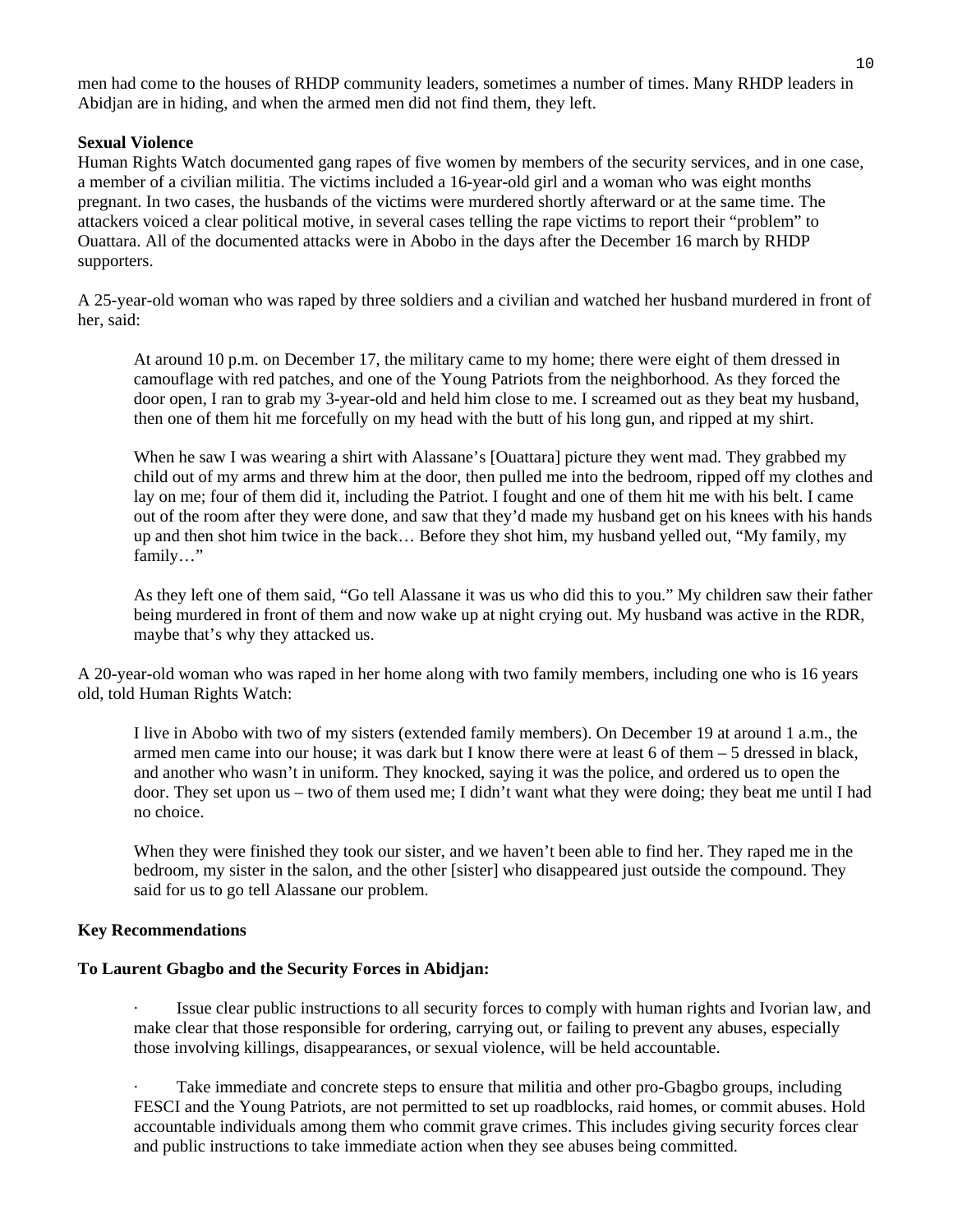Immediately cease all rhetoric inciting violence, including against UN staff and people from ECOWAS countries.

#### **To the United Nations:**

· Continue building on the steps in recent weeks to fulfill UNOCI's civilian protection mandate, including increasing patrols in volatile neighborhoods and stationing units where abuses are most likely to occur. Consider taking more steps to protect civilians around checkpoints operated by FESCI and the Young Patriots in particular, including stationing peacekeepers at these locations or sending regular vehicle or foot patrols.

Ensure that the hotline established by the Human Rights Division to hear complaints about violations has adequate resources to staff it by people who speak French and relevant local languages, 24 hours a day. Ensure effective and rapid communication between hotline staff and force commanders and other peacekeeping staff.

Urge rapid deployment of the newly approved 2,000 additional peacekeepers for the United Nations Mission in Cote d'Ivoire to areas in which civilians are particularly vulnerable to attack.

#### **To the Human Rights Council:**

· Actively monitor the situation in Côte d'Ivoire and ensure that the high commissioner briefs the council at the upcoming March session or, should the situation deteriorate further, an emergency session.

#### **Background**

On December 2, the president of Côte d'Ivoire's electoral commission declared Ouattara the winner of the presidential election, with over 54 percent of the vote. The UN Special Representative of the Secretary-General for Côte d'Ivoire, Choi Young-jin, certified these results, as mandated by the Security Council and in political agreements signed by the protagonists to the Ivorian civil conflict. However, Paul Yao N'Dre, the president of the Constitutional Council and a close ally of Gbagbo, contended the decision was invalid and, less than 24 hours later, the council overturned the commission's results and proclaimed Gbagbo the victor.

The following day, Gbagbo was sworn in, with Ouattara immediately following with his own inauguration. Both appointed prime ministers and cabinets. A stand-off began, with Gbagbo operating from government buildings and Ouattara and his government functioning from the Golf Hotel in Abidjan.

International bodies called on Gbagbo to step down immediately, and ECOWAS and the African Union have sent multiple delegations to try to break the impasse. On December 24, ECOWAS leaders indicated a willingness to intervene by force, if necessary, to remove Gbagbo, and the military chiefs of staff from ECOWAS countries met in Bamako on January 17 and 18 to discuss possible military plans. Some regional leaders, however, have made clear that they would not support a military option.

The European Union and United States have both instituted sanctions against Gbagbo and many of his closest allies in an effort to convince him to relinquish power. However, Gbagbo continues to defy escalating diplomatic and financial pressure, and the crisis marked by grave human rights abuses continues. The UN High Commissioner for Human Rights reported on January 20 that at least 260 people had died and another 68 had disappeared in postelection violence. Abidjan remains the hardest-hit area, but clashes in the far west have also left at least 30 dead according to media reports. More than 25,000 refugees, most from the far west, have fled across the border into Liberia.

Human Rights Watch, the United Nations, and others have previously documented serious human rights abuses, including extrajudicial executions, torture, and the recruitment of child soldiers by security forces loyal to Gbagbo, including Blé Goudé's Young Patriots, and the *Forces Nouvelles* rebels who control the northern half of the country, long under the command of Guillaume Soro, named prime minister in the Ouattara government. There has been no accountability for serious crimes allegedly committed by any party during the 2002-2003 civil war and its aftermath**.**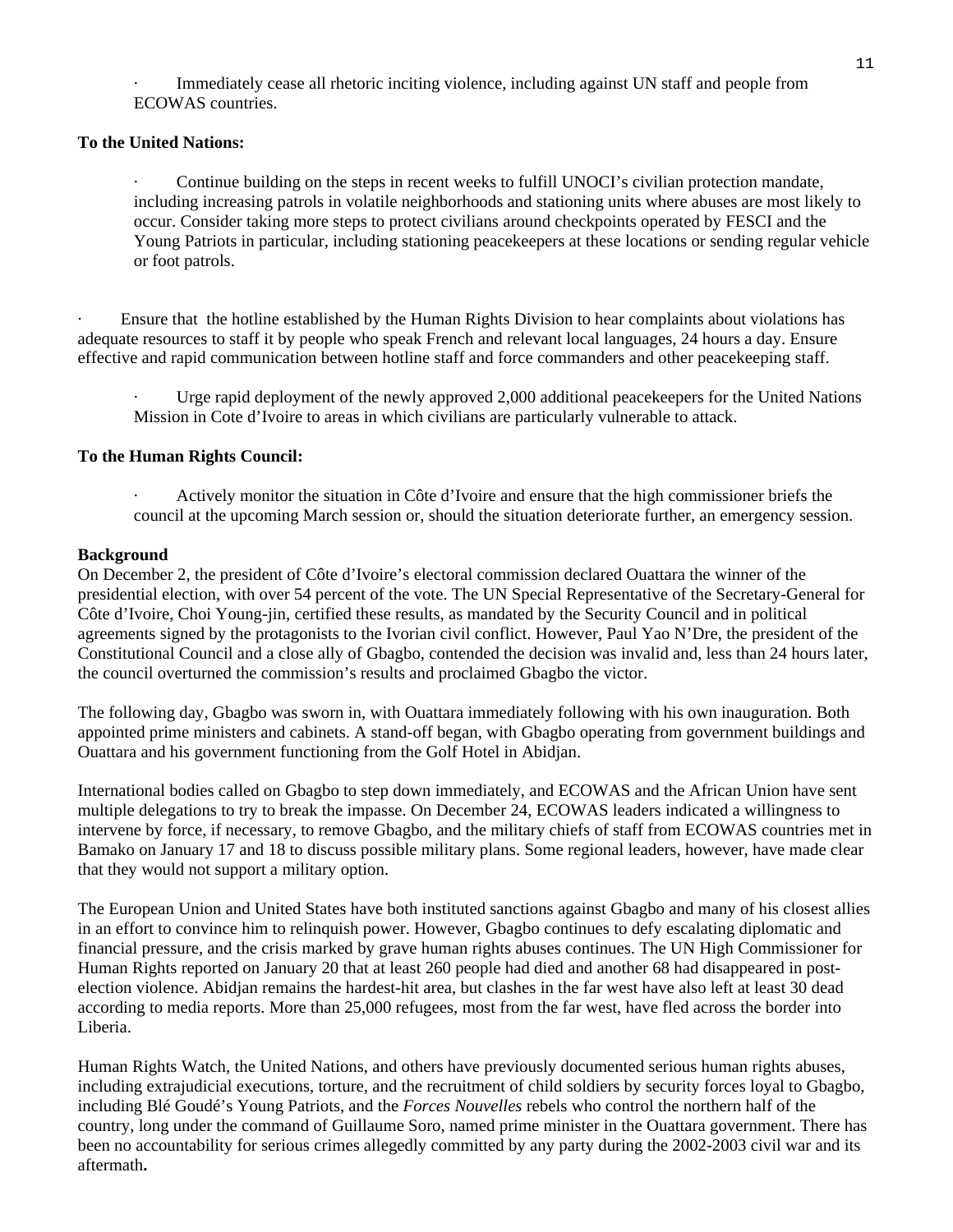CNN Tuesday, 25 January 2011

#### **Rwandan rebel leader to face war crimes charges**

By the CNN Wire Staff



#### *Callixte Mbarushimana, show here in a 2004 photo, is wanted for war crimes in Democratic Republic of Congo.*

(CNN) -- An exiled Rwandan rebel leader is being transferred to the International Criminal Court to face charges of war crimes and crimes against humanity, the Paris prosecutor's office said Tuesday.

Callixte Mbarushimana was arrested in Paris in October

under an ICC warrant involving allegations of mass rape and other crimes committed in the Democratic Republic of Congo.

Mbarushimana, a leader of the Democratic Forces for the Liberation of Rwanda (FDLR), is charged with 11 counts of crimes against humanity and war crimes including rape, gender-based persecution and property destruction by his group in 2009, an ICC statement said in October.

At the time of the arrest, ICC prosecutor Luis Moreno Ocampo thanked authorities in France, Germany, Congo and Rwanda for their help, calling it a "crucial step in efforts to prosecute the massive sexual crimes committed in the DRC."

The ICC statement said Mbarushimana was the first senior leader arrested for the atrocities in North and South Kivu provinces of Congo. The FDLR comprises mainly Hutu extremists who fled to Congo after taking part in the 1994 Rwandan genocide.

The ICC statement blamed the group for instigating war in Congo as part of its efforts to topple the government in neighboring Rwanda.

Mbarushimana left Rwanda in the aftermath of the war and worked for the United Nations until he was dismissed in 2001 when it was revealed that he was the subject of an investigation by the United Nations' own criminal tribunal for Rwanda.

In 2005, CNN spoke with Mbarushimana in France, where he had refugee status. He maintained his innocence. "I am not afraid of justice. What I am afraid of is injustice, like what is taking place in Rwanda for instance, where people are not really tried properly," he aid at the time.

The ICC said Mbarushimana "has held senior positions in the political leadership of the FDLR" since 2004.

The ICC, seated at The Hague in the the Netherlands, describes itself on its website as "the first permanent, treaty based, international criminal court established to help end impunity for the perpetrators of the most serious crimes of concern to the international community."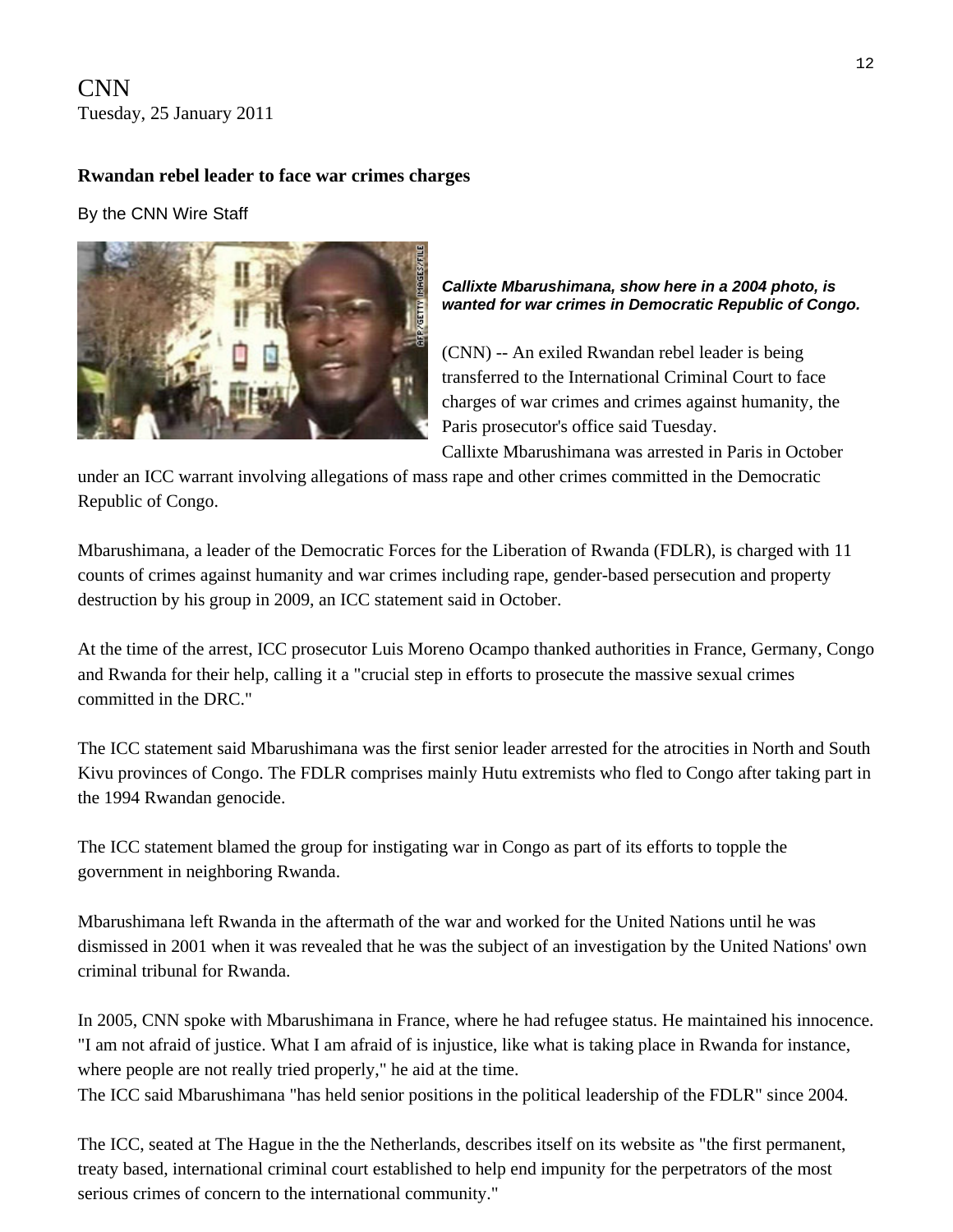# Independent Media Review Analyst

Wednesday, 26 January 2011

#### **A Guide to the Special Tribunal for Lebanon**

Beyond the political and strategic ramifications of the Special Tribunal for Lebanon (STL), there are important legal issues that may also have an impact on Lebanon's future and regional security.

The Tribunal came into being through the adoption of UN Security Council Resolution 1757 on May 30, 2007, which attached both a putative agreement between the Lebanese government and the UN and the "statute" that set out the basic terms for the Tribunal. Later, the STL judges adopted Rules of Procedure and Evidence (RPE). On January 17, 2011, Daniel Bellemare, the STL independent prosecutor, submitted an indictment in the murder of former Lebanese prime minister Rafiq Hariri. A basic familiarity with the Tribunal's legal dynamics can add to an understanding of the story that will develop in the coming weeks and months. The points below are based on provisions of the statute and the RPE.

#### **The STL's Pre-Trial Procedure**

· Confirmation of the Indictment by the Pre-Trial Judge: Daniel Fransen, the STL's "pre-trial judge," must review the indictment (and "supporting materials"). Specifically, he must determine whether the indictment presents a "prima facie case" that the suspect(s) committed the crime(s) alleged.

Once he has reviewed the indictment, Judge Fransen must decide whether to confirm or dismiss the counts, or confirm only some of them, or request or permit more supporting material from the prosecution. He must then "provide reasons for his decision."

While Judge Fransen "shall notify the Prosecutor of the date of the review of the indictment," no date need be disclosed to the public, and the timing is fully at Judge Fransen's discretion. As with many legal processes, this one too moves at its own pace. STL officials have said that the review will likely take at least six to ten weeks, but this is an estimate only.

· Publication of the Indictment: Upon confirmation, the STL procedural rules require that the indictment "shall be made public," although the "supporting materials," the evidence supporting the indictment, need not be publicized. The lack of publication before confirmation can be seen as protecting the rights of the suspects: their names are not made public until a neutral judge has reviewed the prosecutor's work. In "exceptional circumstances" and "in the interests of justice," Judge Fransen can agree to a request that he conceal some or all of the materials from the public. Barring such circumstances, at the time of confirmation the international and Lebanese publics will learn the names of those indicted, the crimes with which they are charged, and basic facts about the case.

Beforehand, the public might glean some information about the case from hearings held by the "appeals chamber," if Judge Fransen decides to submit legal questions for it to answer.

· Arrest Warrants: At the same time as he confirms an indictment, Judge Fransen can issue an arrest warrant for an accused. He can do so at the prosecution's request if the accused might flee, might obstruct the investigation or court proceedings, or might commit a crime similar to that accused. The arrest warrant may then be transmitted to relevant state(s) or INTERPOL.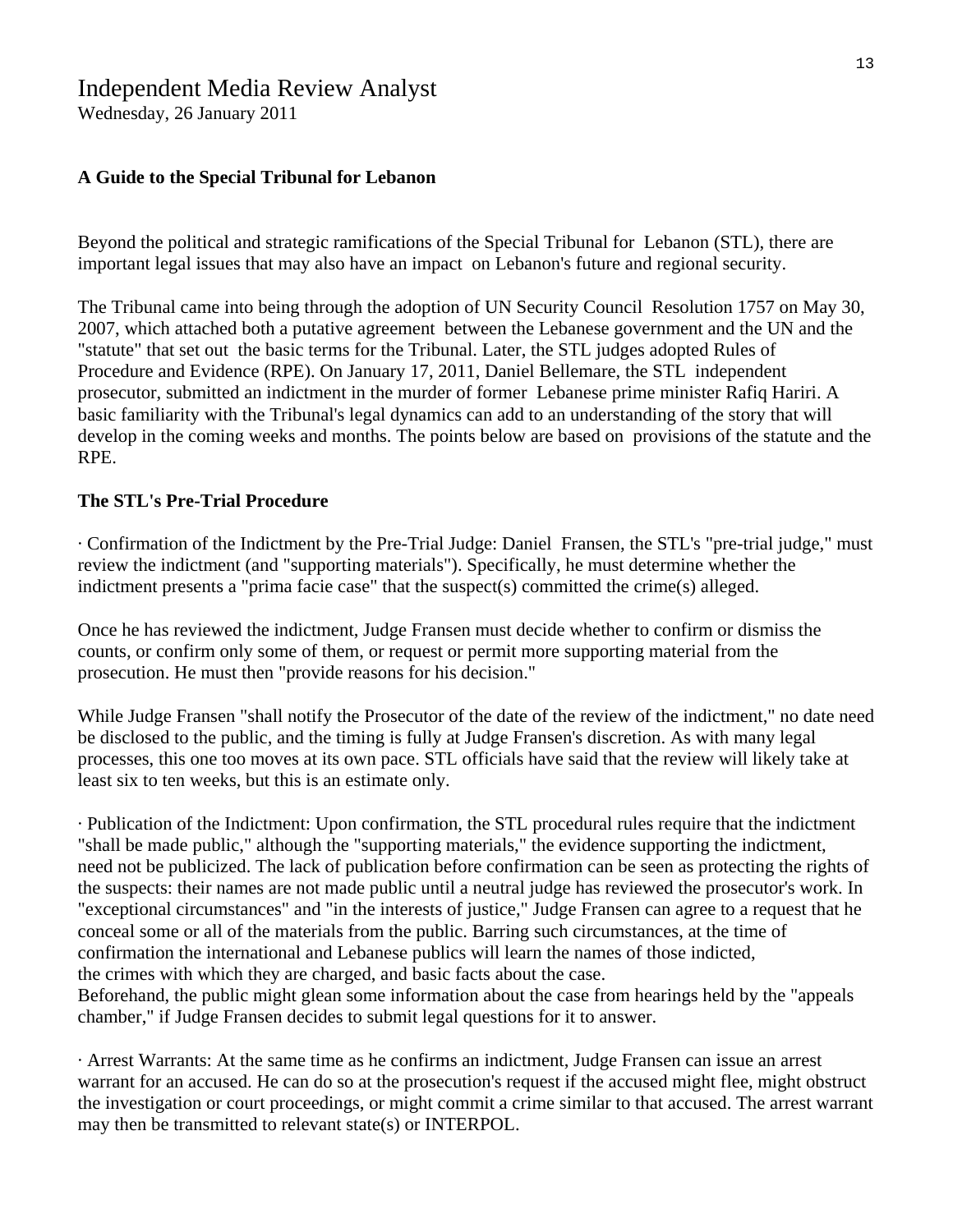#### **What Happens if Lebanon Does Not Cooperate?**

· Cooperation by Lebanon and Other States: As with other aspects of the STL process, arresting the accused would require cooperation by Lebanon and/or other states. The terms of the STL – made effective by a binding UN Security Council resolution – require that the Lebanese government cooperate with the Tribunal. Should Lebanon not do so within 30 days – for example, due to a new political order in Beirut – then Judge Fransen can make a finding to that effect. The STL's president then must hold consultations with the Lebanese government with a view to enabling cooperation. Should the consultations fail (without a "satisfactory response" in a "reasonable timeframe") then the STL's president can refer the matter to the Security Council. The Security Council could then take action against Lebanon for violating the binding terms of its Resolution 1757, which established the STL. Of course, such action would be subject to the usual Security Council politics and procedure (including the possibility of a veto).

Unlike the statutes of some international tribunals, the founding documents of the STL do not require cooperation from states other than Lebanon. The STL's procedural rules do set out a process for making a request of a third state, but without enforcement. Cooperation from Iran and Syria will likely not be forthcoming.

· Trial in Absentia: Finally, the STL could go forward with trials in absentia. At such a trial, the accused could appoint defense counsel or defense counsel could be appointed for him/her. Therefore, even if suspects cannot be taken into custody (for example, because of non-cooperation by Lebanon or other states), the legal process still moves forward.

· Independence from Lebanese Politics: For most observers, the fundamental fact of the STL is that in principle it operates independently of Lebanese politics.

First, the timing of submission and confirmation of indictments is controlled by a Canadian prosecutor and Belgian judge, not by Lebanese powerbrokers. So, too, with the timing of publication of information about the case; so, too, would the pace of trials, appeals, sentencing, and so forth be controlled by the Tribunal if the STL moves forward.

Second, while Lebanon's government can impede the Tribunal's work (by refusing to hand over the accused or by denying funding), the Lebanese government may well not be able on its own actually to stop the Tribunal. If Lebanon refuses to hand over an accused, a trial can take place in absentia. If the Lebanese government withholds its contribution to the Tribunal's funding, then other money can be found. Resignation of Lebanese judges from the Tribunal (or their refusal to take office) could wreak havoc, but at least under the founding documents of the STL, those judges themselves would need to initiate their own resignations or refusals. (Assassinations, though, pose a real risk.)

The UN Security Council passed a resolution setting up the Tribunal, and reversing course might well require a Security Council vote. Hassan Nasrallah, Bashar Asad, and Ayatollah Ali Khamenei face the risk that ultimately they may not control this legal process. That fact provides leverage for supporters of the Tribunal's work. It may be exactly what Nasrallah and his allies so fear about the STL.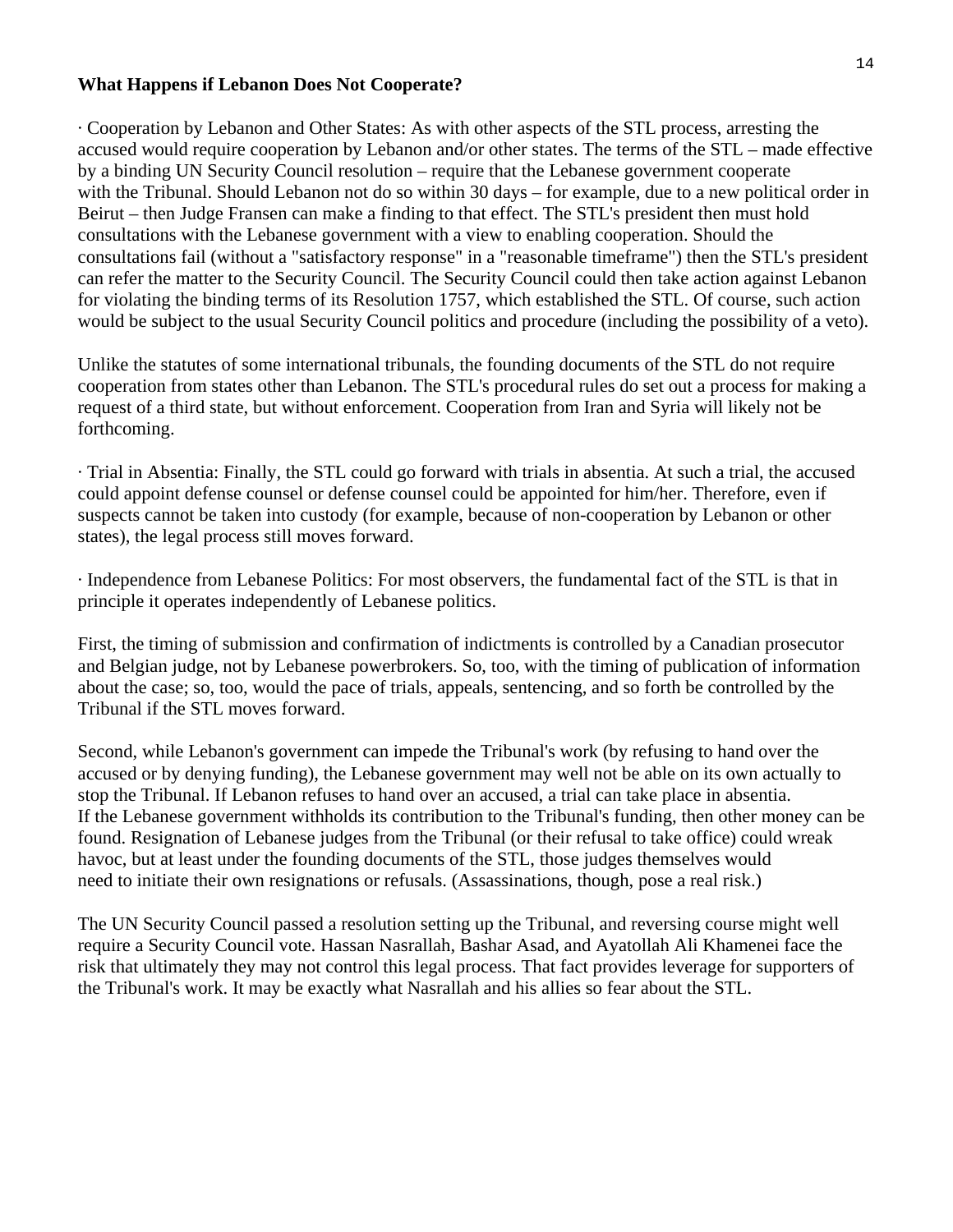## Naharnet Tuesday, 25 January 2011

#### **STL Registrar Says Accused Names May Be Made Public in '6 to 10 Weeks'**

The arrest warrants in the Hariri murder would be activated "in cooperation with the government of



Beirut, which is obligated to extradite -- if necessary with the help of other states," Special Tribunal for Lebanon Registrar Herman von Hebel has said.

Der Spiegel, von Hebel said it is likely the names contained weeks" and that a trial could start as soon as the beginning In an interview with the online version of German weekly in the arrest warrants will be made public in "six to 10 of September.

"If necessary, a trial without the presence of the defendants would be conceivable, the statutes allow us to judge in absentia," he said.

Hizbullah and its allies on January 12 brought down the government of Saad Hariri after a long-running standoff over the STL probe into the 2005 assassination of ex-premier Rafik Hariri, Saad's father.

Hizbullah has said it believes members of the party will be implicated by the Netherlands-based court, which it has denounced as part of a U.S.-Israeli conspiracy.

On January 17, STL Prosecutor Daniel Bellemare submitted a confidential draft indictment in Rafik Hariri's murder to STL Pre-Trial Judge Daniel Fransen, who will confirm the charges before any arrest warrant is issued.